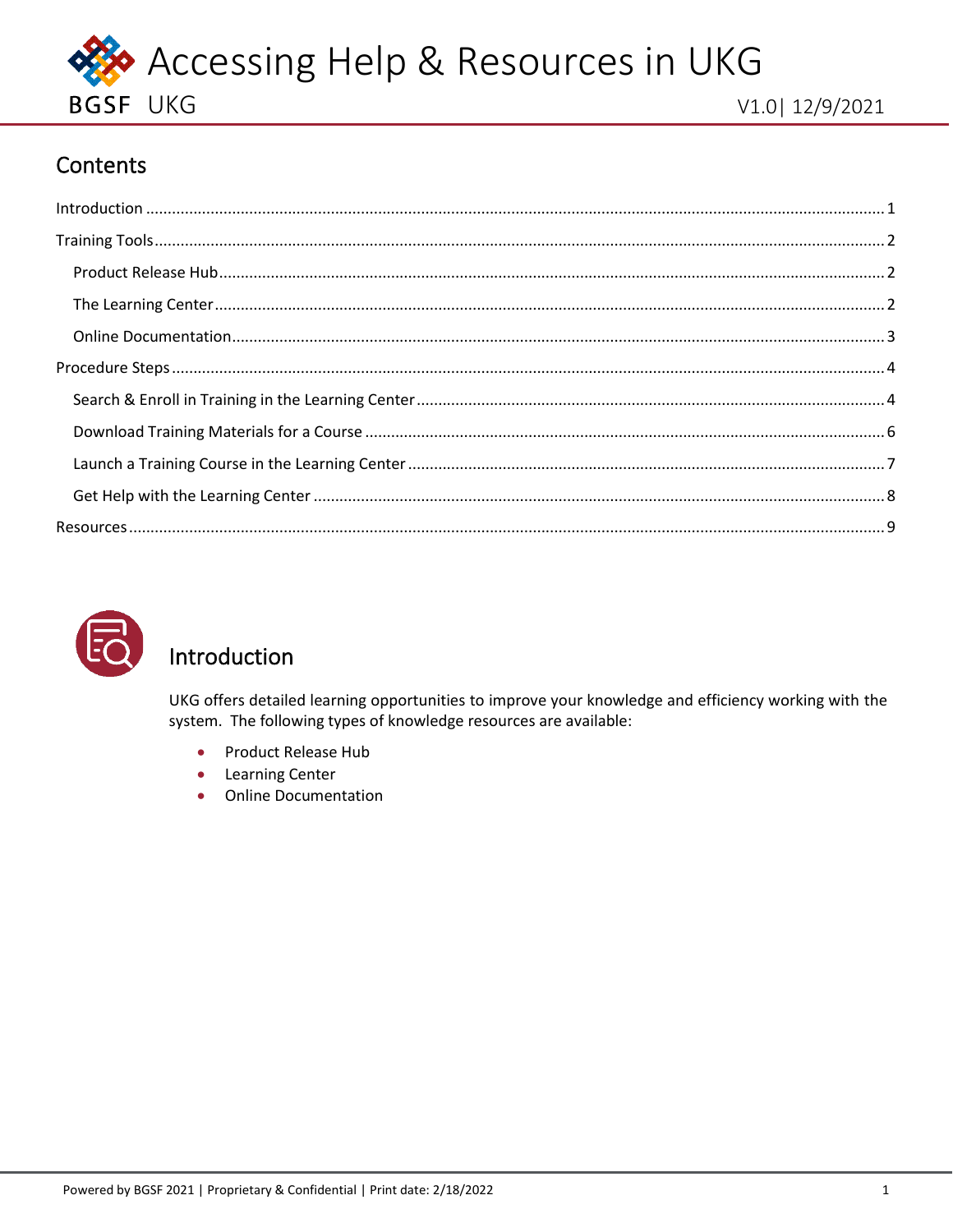# <span id="page-1-0"></span>Training Tools

Training resources are launched through your menu in UKG. Click **My Information** and expand the **Help** option to select the type of training you want to view.

### <span id="page-1-1"></span>Product Release Hub

Keep up with the latest UKG updates by reading the release notes in the Product Release Hub.

### <span id="page-1-2"></span>The Learning Center

Through the Learning Center you can access Courses and Learning Plans which you can enroll in, or your manager may assign to you. Learning Plans are groupings of key courses that demonstrate how to operate UKG. Courses within a Learning Plan should be taken sequentially. If you only need a particular course, you can enroll in and complete them individually. The example below shows the Course included in the Principles of Time Management Learning Plan. You can take all the Courses in the Learning Plan or just one, as needed.





\*These is a sample Learning Plan. Titles may appear differently in the Learning Center.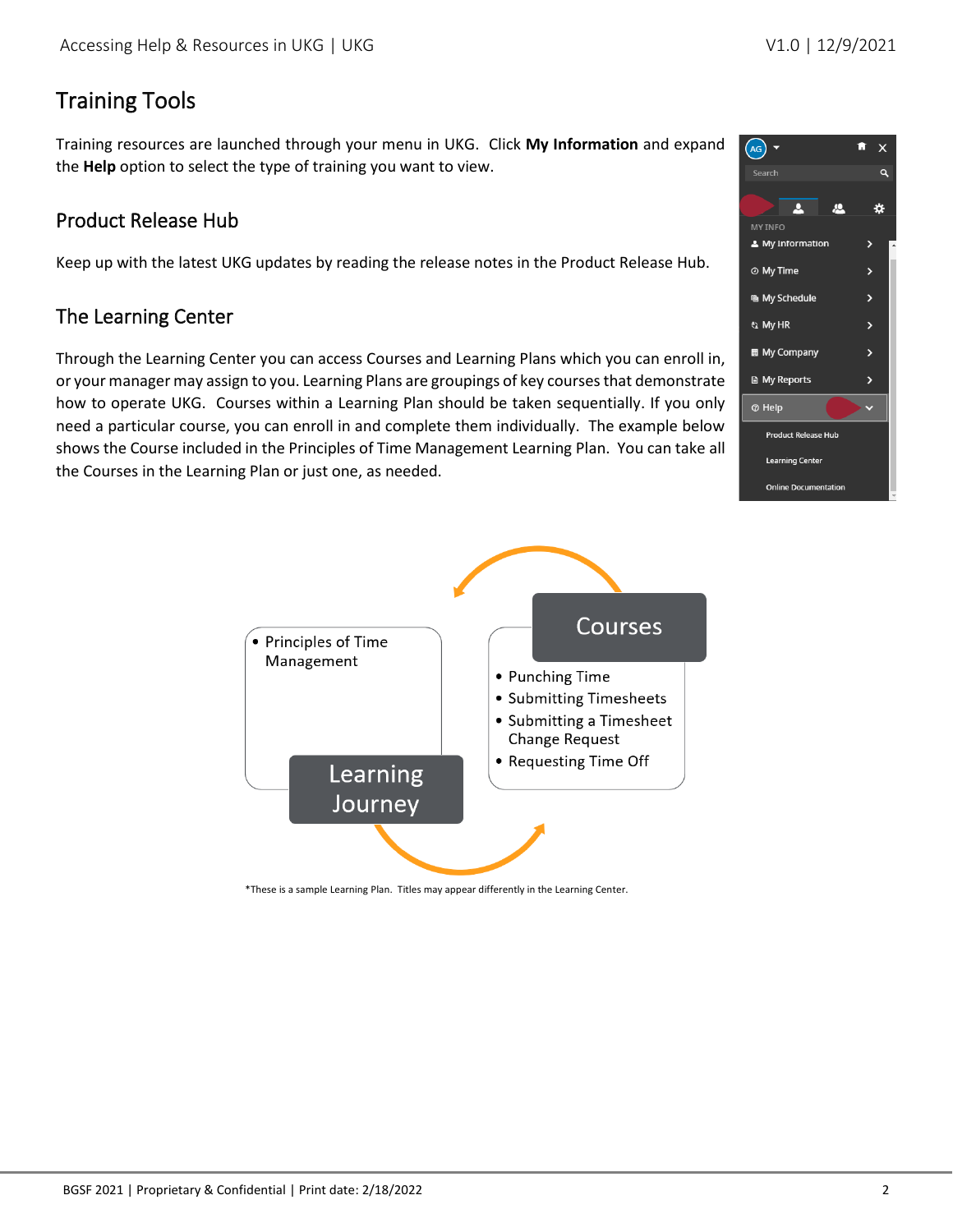### <span id="page-2-0"></span>Online Documentation

Written training is grouped by primary subjects through the Online Documentation link. For instance, clicking the Workforce Management tile navigates you to Workforce Management User Guides, as shown below. Enter a topic in the Search field to jump to a particular guide.

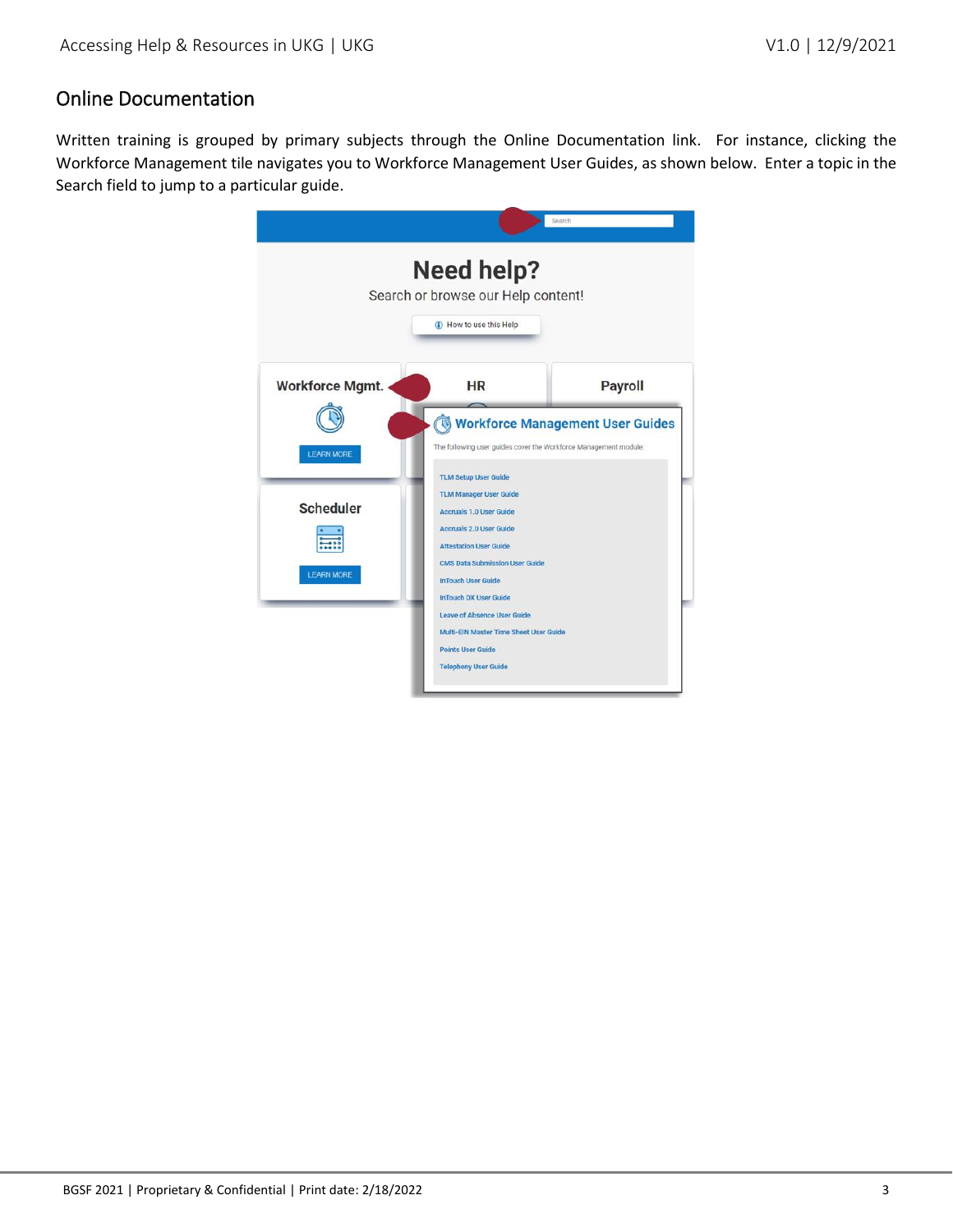

# <span id="page-3-0"></span>Procedure Steps

### <span id="page-3-1"></span>Search & Enroll in Training in the Learning Center

| <b>Step</b>    | <b>Action</b>                                                                                                                                                                                                                                                                                                                                                                                                                                                |  |  |  |
|----------------|--------------------------------------------------------------------------------------------------------------------------------------------------------------------------------------------------------------------------------------------------------------------------------------------------------------------------------------------------------------------------------------------------------------------------------------------------------------|--|--|--|
| $\mathbf{1}$   | Log into $UKG$ and navigate to My Information > Help > Learning Center. The<br>Learning Center will open in a new tab.                                                                                                                                                                                                                                                                                                                                       |  |  |  |
| $\overline{2}$ | Enter the training topic in the Search box. Related Learning Plans and Courses will<br>display below.                                                                                                                                                                                                                                                                                                                                                        |  |  |  |
| 3              | Select the Training you wish to view details for.                                                                                                                                                                                                                                                                                                                                                                                                            |  |  |  |
|                | Q<br>time O&A<br>$\times$<br>Learning C<br>My Learner Dashboard ><br>$\langle$ Back<br><b>All Results</b><br><b>All Results</b><br>You searched for "question and answer session"<br><b>ALL RESULTS (330)</b><br>MY COURSES AND LEARNING JOURNEYS (40)<br><b>COURSE CONTENT (202)</b><br>Time O&A Session .<br><b>Virtual Instructor-led Train</b><br>This session is intended for UKG Ready administrator users that have completed the Time module courses |  |  |  |
|                | Enroll in Live (instructor-led) Training (steps 4 - 6):                                                                                                                                                                                                                                                                                                                                                                                                      |  |  |  |
| 4              | Use the dropdown to select a Session.                                                                                                                                                                                                                                                                                                                                                                                                                        |  |  |  |
| 5              | Click Enroll. A confirmation message will appear after successful enrollment. You<br>will also receive an email reminder the day of the session.                                                                                                                                                                                                                                                                                                             |  |  |  |
|                | < Back<br>My Learner Dashboard > Course catalog > Time Q&A Session                                                                                                                                                                                                                                                                                                                                                                                           |  |  |  |
|                | <b>Select session</b><br>Time Q&A Session<br>Time Q&A Session - January,<br>ID: W-JOERRV<br>01/10/2022 - 01/10/2022<br>Language: English _ ★ ★ ★ ★ ★ 5<br><b>ENROLL</b>                                                                                                                                                                                                                                                                                      |  |  |  |
|                | <b>Mules</b><br><b>PACED</b><br>Time Q&A Session<br>English<br>01/10/2022<br>LEARNING<br>© 10:00 am (America/Chicago)<br>1 hours                                                                                                                                                                                                                                                                                                                             |  |  |  |
|                | <b>ENROLL INTO THIS SESSION</b>                                                                                                                                                                                                                                                                                                                                                                                                                              |  |  |  |
| 6              | Download training materials before your scheduled session.                                                                                                                                                                                                                                                                                                                                                                                                   |  |  |  |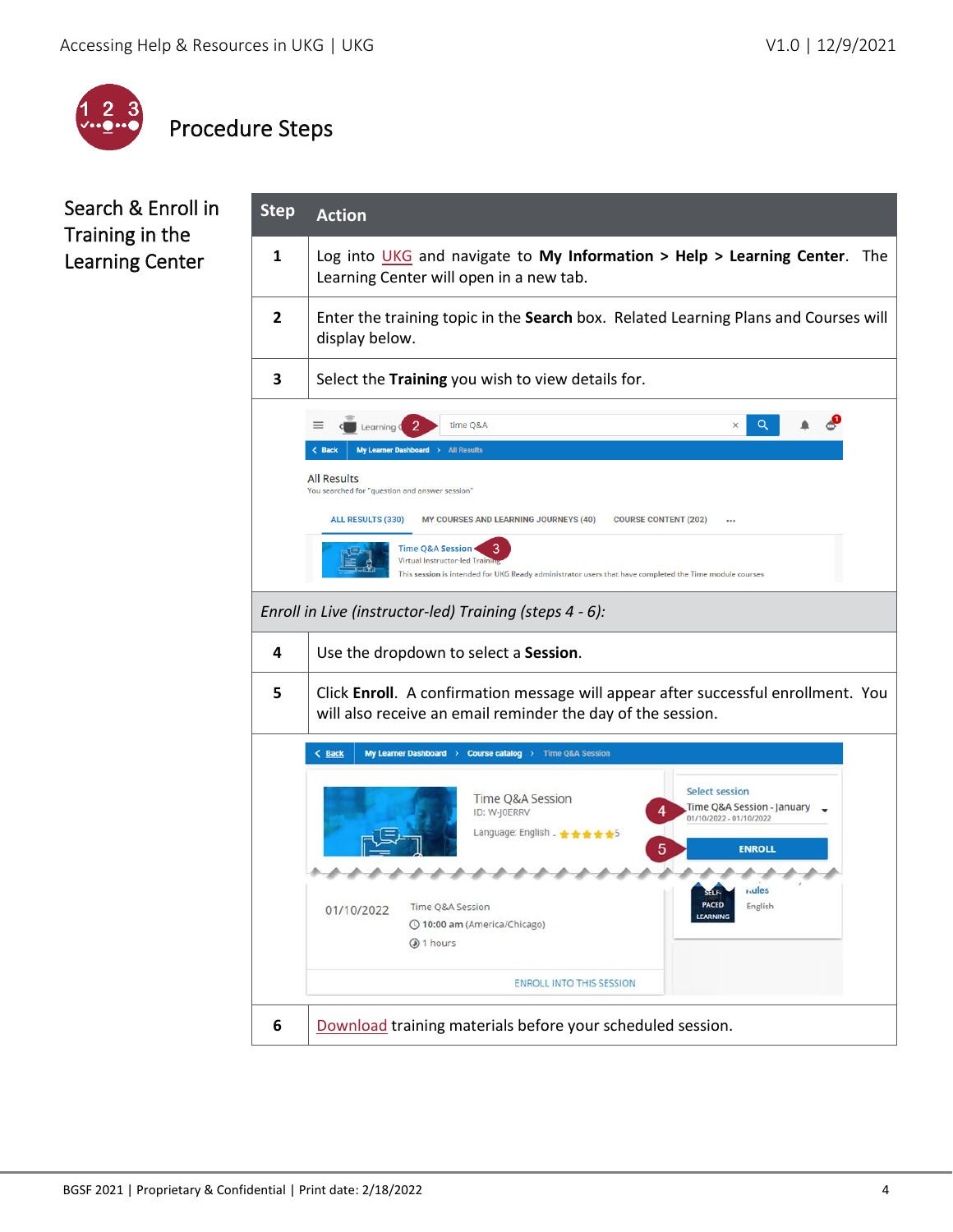

[Return to Top](#page-0-1)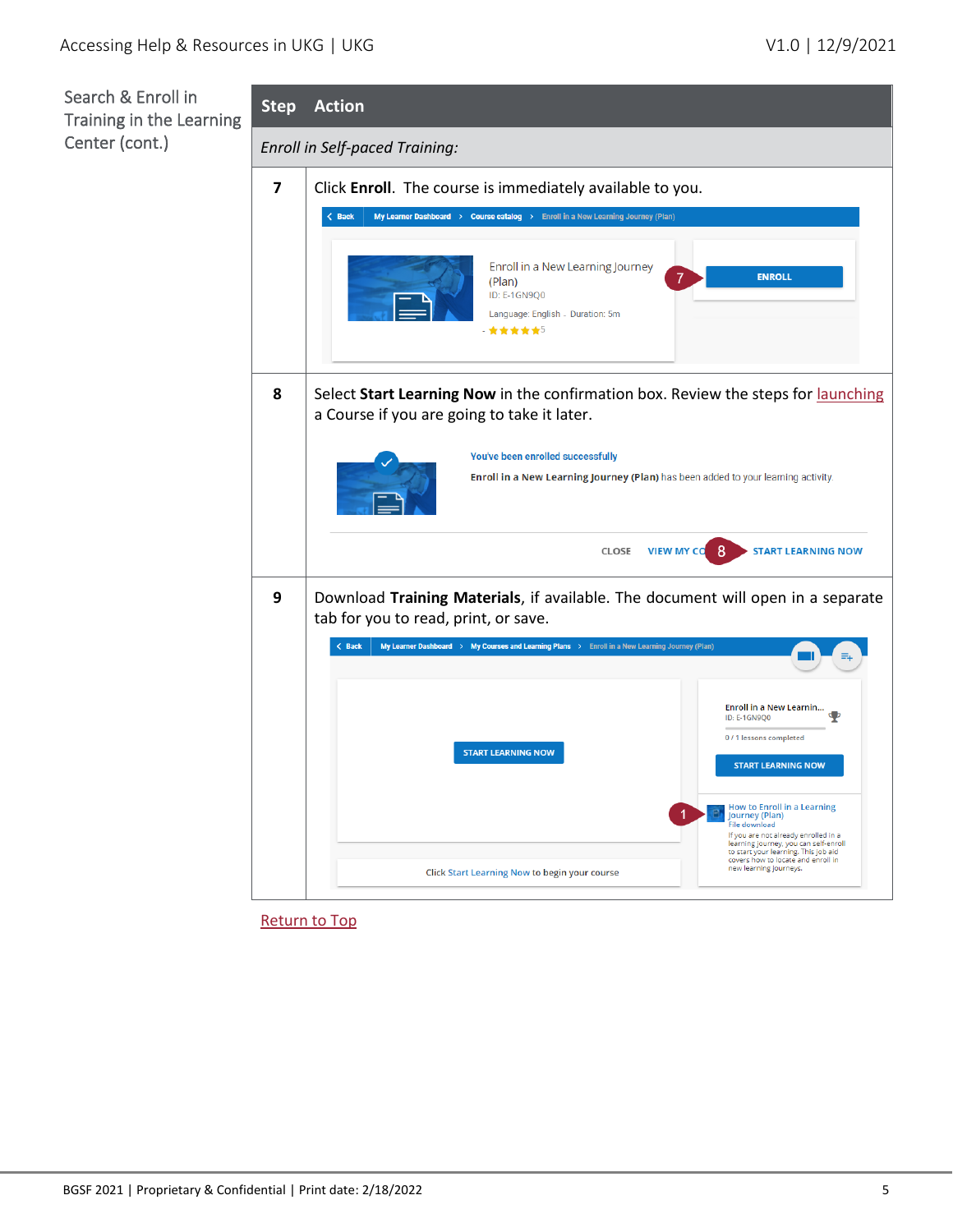## <span id="page-5-0"></span>Download Training Materials for a Course

| <b>Step</b>                                                                                                                                                                                                                                                                 | <b>Action</b>                                                                                                        |                                                                                                                                                                                                                                      |  |  |
|-----------------------------------------------------------------------------------------------------------------------------------------------------------------------------------------------------------------------------------------------------------------------------|----------------------------------------------------------------------------------------------------------------------|--------------------------------------------------------------------------------------------------------------------------------------------------------------------------------------------------------------------------------------|--|--|
| 1                                                                                                                                                                                                                                                                           | Log into UKG and navigate to My Information > Help > Learning Center. The<br>Learning Center will open in a new tab. |                                                                                                                                                                                                                                      |  |  |
| $\overline{2}$                                                                                                                                                                                                                                                              | Expand the menu and select My Courses and Learning Plans. This displays all<br>courses assigned to you.              |                                                                                                                                                                                                                                      |  |  |
| 3                                                                                                                                                                                                                                                                           |                                                                                                                      | Search the title or topic to refine the courses assigned to you.                                                                                                                                                                     |  |  |
| 4                                                                                                                                                                                                                                                                           | Select the respective tile for the course.                                                                           |                                                                                                                                                                                                                                      |  |  |
|                                                                                                                                                                                                                                                                             | Learning Center                                                                                                      | Q<br>Search content in the platform                                                                                                                                                                                                  |  |  |
| Sign Out $\ominus$<br>$\langle$ Back<br>My Learner Dashboard > My Courses and Learning Plans<br>AG<br>My Courses and Learning Plans<br>All of your courses and learning plans in which you're enrolled,<br>including all of your courses in progress and already completed. |                                                                                                                      |                                                                                                                                                                                                                                      |  |  |
|                                                                                                                                                                                                                                                                             | <b>m</b> My Learner Dashboard<br>3<br>My Courses and Learning Plans                                                  | enroll in a new learning<br>$\times$   Q                                                                                                                                                                                             |  |  |
|                                                                                                                                                                                                                                                                             | 1 Item<br>III Course catalog                                                                                         | <b>Not Started</b>                                                                                                                                                                                                                   |  |  |
|                                                                                                                                                                                                                                                                             | C My Activities<br>My Calendar                                                                                       | <b>Enroll in a New Learning</b>                                                                                                                                                                                                      |  |  |
|                                                                                                                                                                                                                                                                             | <b>Journey (Plan)</b><br>EN 05m 00s                                                                                  | $\star$ 5.0<br>Ξ<br>Self-Paced Learning                                                                                                                                                                                              |  |  |
| 5<br>Click Download Training Materials. The document will open in a separate tab for<br>you to read, print, or save.<br>$\langle$ Back<br>My Learner Dashboard > My Courses and Learning Plans > Enroll in a New Learning Journey (Plan)<br>Enroll in a New Learnin         |                                                                                                                      |                                                                                                                                                                                                                                      |  |  |
|                                                                                                                                                                                                                                                                             | <b>START LEARNING NOW</b>                                                                                            | <b>ID: E-1GN900</b><br>0/1 lessons completed<br><b>START LEARNING NOW</b><br><b>How to Enroll in a Learning</b>                                                                                                                      |  |  |
|                                                                                                                                                                                                                                                                             | <b>Click Start Learning Now to begin your course</b>                                                                 | 5<br>Journey (Plan)<br><b>File download</b><br>If you are not already enrolled in a<br>learning journey, you can self-enroll<br>to start your learning. This job aid<br>covers how to locate and enroll in<br>new learning journeys. |  |  |
| 6                                                                                                                                                                                                                                                                           | Launch your Course.                                                                                                  |                                                                                                                                                                                                                                      |  |  |
|                                                                                                                                                                                                                                                                             | <b>Return to Top</b>                                                                                                 |                                                                                                                                                                                                                                      |  |  |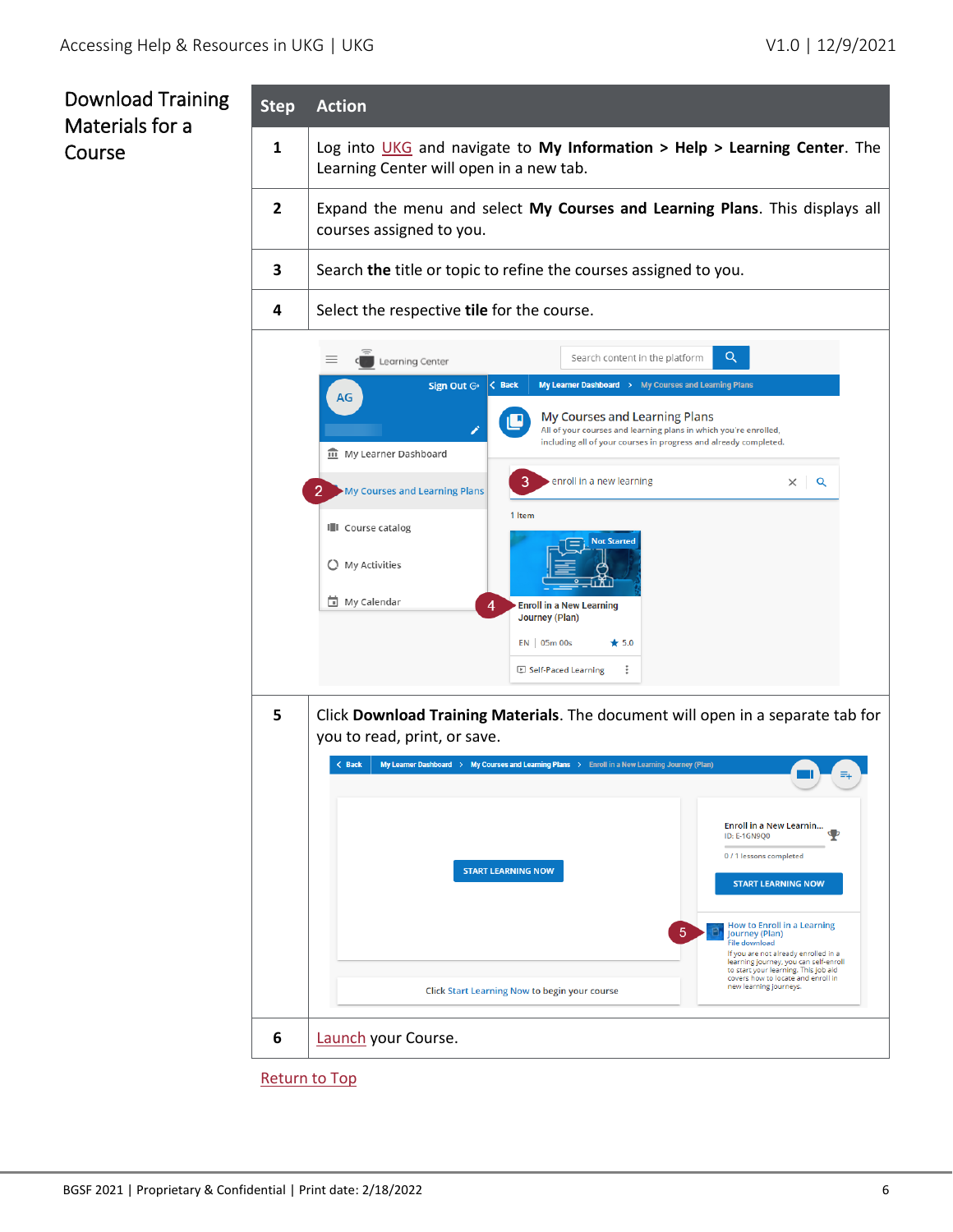## <span id="page-6-0"></span>Launch a Training Course in the Learning Center

| <b>Step</b>    | <b>Action</b>                                                                                                                                                                                                                                                                                                                                                                                                                                                                                                                                                                            |  |  |  |
|----------------|------------------------------------------------------------------------------------------------------------------------------------------------------------------------------------------------------------------------------------------------------------------------------------------------------------------------------------------------------------------------------------------------------------------------------------------------------------------------------------------------------------------------------------------------------------------------------------------|--|--|--|
| 1              | Log into UKG and navigate to My Information > Help > Learning Center. The<br>Learning Center will open in a new tab.                                                                                                                                                                                                                                                                                                                                                                                                                                                                     |  |  |  |
| $\overline{2}$ | Expand the menu and select My Courses and Learning Plans. This displays all<br>courses assigned to you.                                                                                                                                                                                                                                                                                                                                                                                                                                                                                  |  |  |  |
| 3              | Search the title or topic to refine the courses assigned to you.                                                                                                                                                                                                                                                                                                                                                                                                                                                                                                                         |  |  |  |
| 4              | Select the respective tile for the course.                                                                                                                                                                                                                                                                                                                                                                                                                                                                                                                                               |  |  |  |
|                | Q<br>Search content in the platform<br>Learning Center<br>$\langle$ Back<br>Sign Out $\ominus$<br>My Learner Dashboard > My Courses and Learning Plans<br>AG<br>My Courses and Learning Plans<br>All of your courses and learning plans in which you're enrolled,<br>including all of your courses in progress and already completed.<br>m My Learner Dashboard<br>3<br>$\times$ Q<br>Time Q&A Session<br>My Courses and Learning Plans<br>1 Item<br><b>I</b> Course catalog<br><b>Not Started</b><br>C My Activities<br>My Calendar<br><b>Time Q&amp;A Session</b><br>EN<br>$\star$ 5.0 |  |  |  |
|                | ÷<br>& Virtual Instructor-I                                                                                                                                                                                                                                                                                                                                                                                                                                                                                                                                                              |  |  |  |
| 5              | Click the down arrow next to your scheduled session.                                                                                                                                                                                                                                                                                                                                                                                                                                                                                                                                     |  |  |  |
| 6              | Click the link to start the session. Download your training materials if you haven't<br>already.<br>NOTE: You can also start the course by clicking the link in your reminder email.                                                                                                                                                                                                                                                                                                                                                                                                     |  |  |  |
|                | $\langle$ Back<br>My Learner Dashboard > My Courses and Learning Plans > Time Q&A Session<br>G<br>Time Q&A Session<br>This course is not yet<br>completed.<br>Session: Time Q&A Session<br>- January<br>Alice Pope<br>Instructor<br><b>Show more</b><br><b>OVERVIEW</b><br><b>CONTENT</b><br><b>Time Q&amp;A Session</b><br>01/10/2022<br>© 10:00 am America/Chicago @ 1h 0m                                                                                                                                                                                                             |  |  |  |
|                | 6<br>Start your Virtual Instructor-led Training.                                                                                                                                                                                                                                                                                                                                                                                                                                                                                                                                         |  |  |  |
|                | <b>Return to Top</b>                                                                                                                                                                                                                                                                                                                                                                                                                                                                                                                                                                     |  |  |  |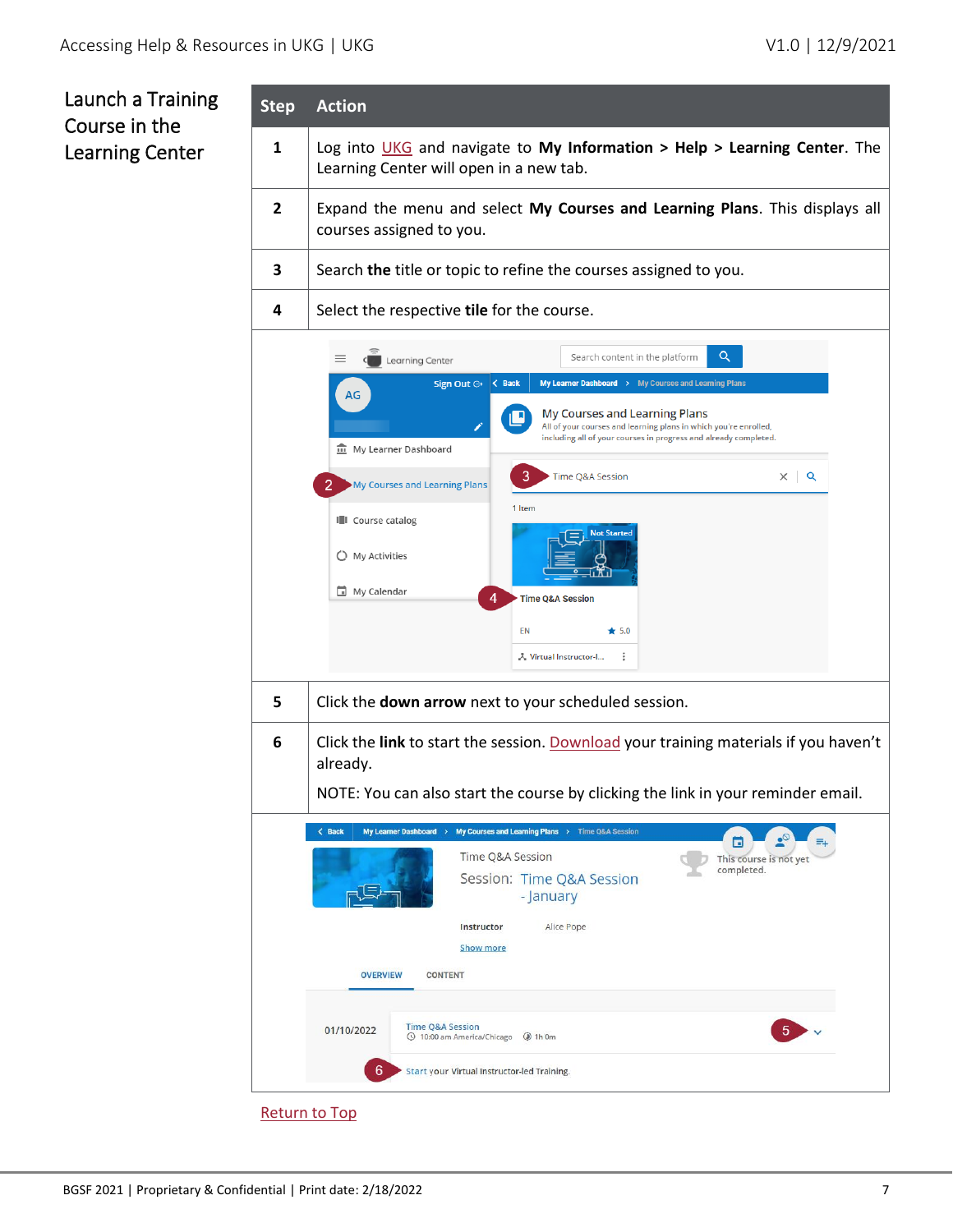## <span id="page-7-0"></span>Get Help with the Learning Center

|                | <b>Step Action</b>                                                                                                                          |                                                     |                                                                                                                            |                                               |  |
|----------------|---------------------------------------------------------------------------------------------------------------------------------------------|-----------------------------------------------------|----------------------------------------------------------------------------------------------------------------------------|-----------------------------------------------|--|
| 1              | Log into UKG and navigate to My Information > Help > Learning Center. The<br>Learning Center will open in a new tab.                        |                                                     |                                                                                                                            |                                               |  |
| $\overline{2}$ | Select Show Help Resources in the Need Help? tile on your dashboard. This will<br>display courses related to utilizing the Learning Center. |                                                     |                                                                                                                            |                                               |  |
|                | ≡<br>Learning Center                                                                                                                        | Search content in the platform                      |                                                                                                                            | Q                                             |  |
|                | $\langle$ Back<br>My Learner Dashboard                                                                                                      |                                                     |                                                                                                                            |                                               |  |
|                | My Learner Dashboard                                                                                                                        |                                                     |                                                                                                                            |                                               |  |
|                | <b>AAAAA</b>                                                                                                                                | *************                                       |                                                                                                                            |                                               |  |
|                |                                                                                                                                             |                                                     |                                                                                                                            |                                               |  |
|                | <b>Browse for Learning</b>                                                                                                                  |                                                     | <b>Need Help?</b>                                                                                                          |                                               |  |
|                | Do you want to pick and choose what to learn<br>next? Click the button below to browse for<br>content in your learning catalogs.            |                                                     | Are you new to the Learning Center and need<br>help getting started? Click the button below to<br>view our Help resources. |                                               |  |
|                | <b>BROWSE MY LEARNING</b>                                                                                                                   |                                                     | <b>SHOW HELP RESOURCES</b>                                                                                                 |                                               |  |
|                |                                                                                                                                             |                                                     |                                                                                                                            |                                               |  |
|                |                                                                                                                                             |                                                     |                                                                                                                            |                                               |  |
| 3              | Select the title of the training you want to view.                                                                                          |                                                     |                                                                                                                            |                                               |  |
|                | NOTE: Course titles may vary from those shown below.                                                                                        |                                                     |                                                                                                                            |                                               |  |
|                |                                                                                                                                             |                                                     |                                                                                                                            | $_{\odot}$                                    |  |
|                | <b>Enroll in a New Learning</b><br>Journey (Plan)                                                                                           | <b>Hide Courses and</b><br><b>Learning Journeys</b> | <b>My Learning Frequently</b><br><b>Asked Questions</b>                                                                    | <b>Learning Center</b><br><b>Introduction</b> |  |
|                | <b>ENROLLED</b>                                                                                                                             |                                                     |                                                                                                                            | <b>ENROLLED</b>                               |  |
|                | EN 05m 00s<br>$\star$ 5.0                                                                                                                   | EN 05m 00s<br>$\star$ 5.0                           | $\star$ 5.0<br>EN                                                                                                          | EN 15m 00s<br>$*5.0$                          |  |
|                | E Self-Paced Learning                                                                                                                       | Self-Paced Learning                                 | Self-Paced Learning                                                                                                        | Self-Paced Learning                           |  |
|                | <b>New</b>                                                                                                                                  |                                                     |                                                                                                                            |                                               |  |
|                | <b>Search for a Course</b>                                                                                                                  |                                                     |                                                                                                                            |                                               |  |
|                | EN 02m 00s<br>$\star$ 3.0                                                                                                                   |                                                     |                                                                                                                            |                                               |  |
|                | Self-Paced Learning                                                                                                                         |                                                     |                                                                                                                            |                                               |  |

[Return to Top](#page-0-1)